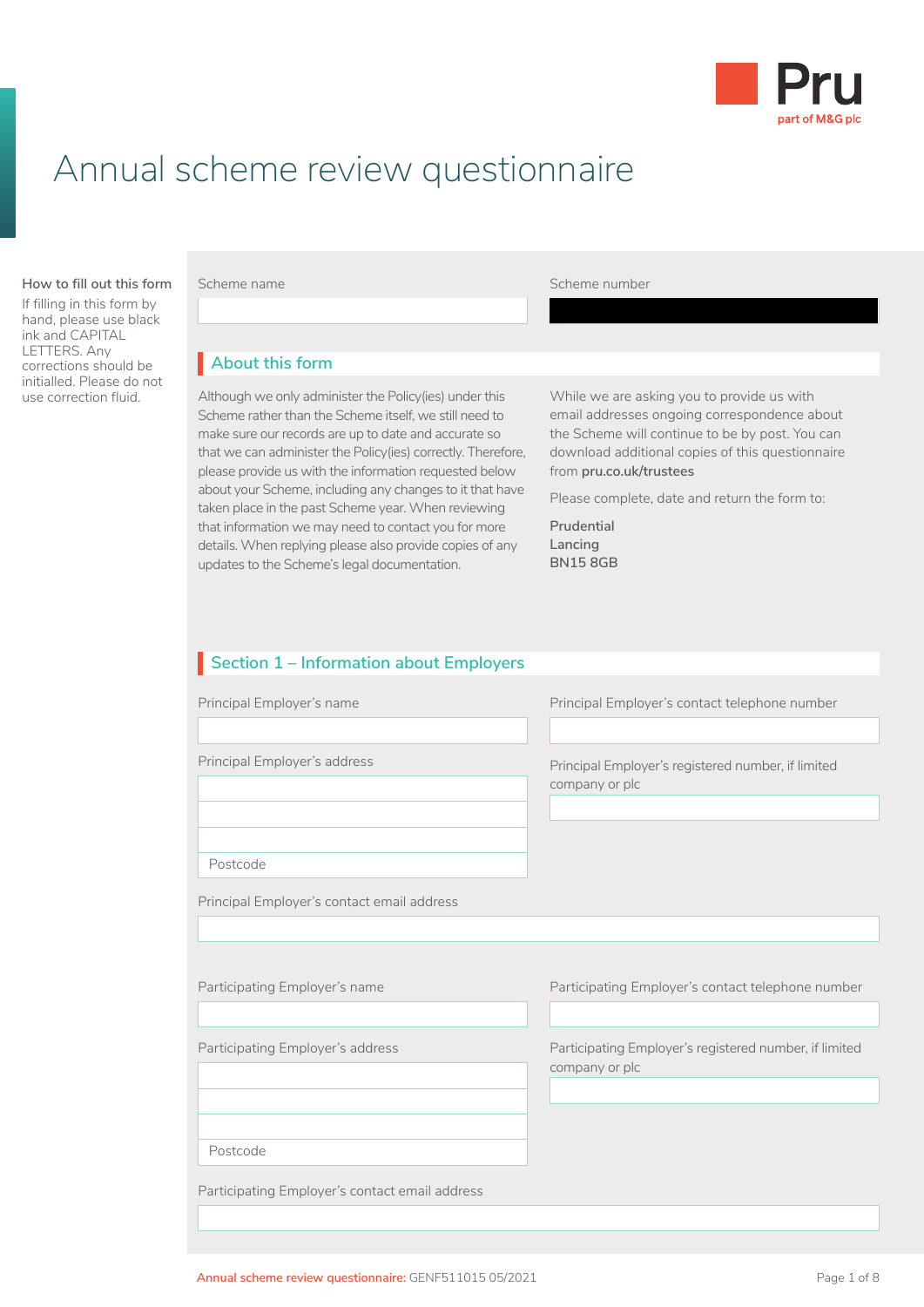| Section 1 – Information about Employers – continued |
|-----------------------------------------------------|
|                                                     |

Participating Employer's registered number, if limited

Participating Employer's registered number, if limited

Participating Employer's registered number, if limited

company or plc

company or plc

company or plc

Participating Employer's address

Participating Employer's name

Postcode

Participating Employer's contact email address

Participating Employer's name **Participating Employer's contact telephone number** 

Participating Employer's address

Postcode

Participating Employer's contact email address

Participating Employer's name **Participating Employer's contact telephone number** 

Participating Employer's address

Postcode

Participating Employer's contact email address

Please continue on a separate sheet of paper, if necessary.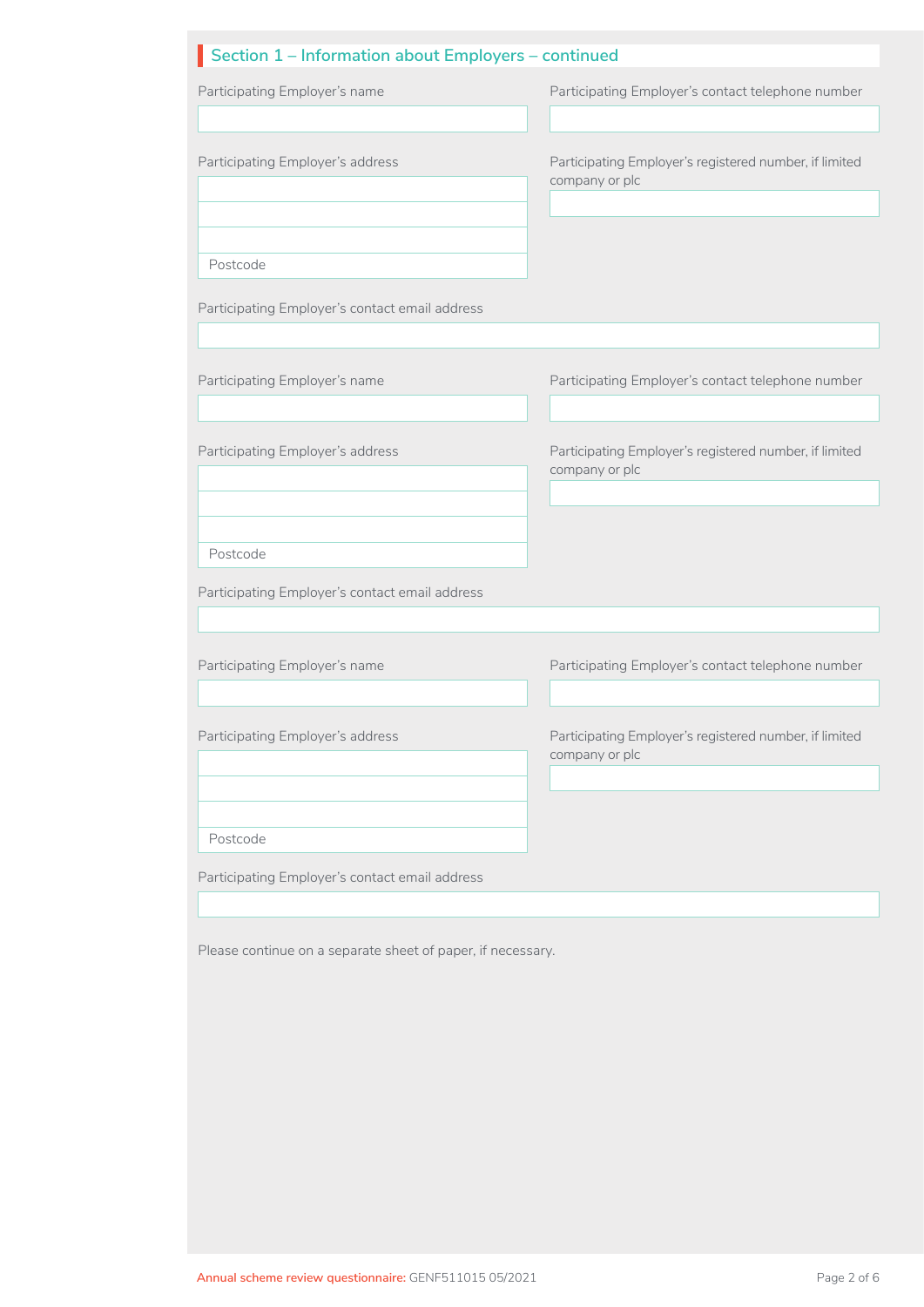| Section 2 – Information about Trustees                      |                                                        |
|-------------------------------------------------------------|--------------------------------------------------------|
| Trustee's full name                                         | Trustee's contact telephone number                     |
| Trustee's full address                                      | Trustee's registered number, if limited company or plc |
| Postcode                                                    |                                                        |
| Trustee's contact email address                             |                                                        |
| Trustee's full name                                         | Trustee's contact telephone number                     |
| Trustee's full address                                      | Trustee's registered number, if limited company or plc |
| Postcode                                                    |                                                        |
| Trustee's contact email address                             |                                                        |
| Trustee's full name                                         | Trustee's contact telephone number                     |
| Trustee's full address                                      | Trustee's registered number, if limited company or plc |
| Postcode                                                    |                                                        |
| Trustee's contact email address                             |                                                        |
| Trustee's full name                                         | Trustee's contact telephone number                     |
| Trustee's full address                                      | Trustee's registered number, if limited company or plc |
| Postcode                                                    |                                                        |
| Trustee's contact email address                             |                                                        |
|                                                             |                                                        |
| Please continue on a separate sheet of paper, if necessary. |                                                        |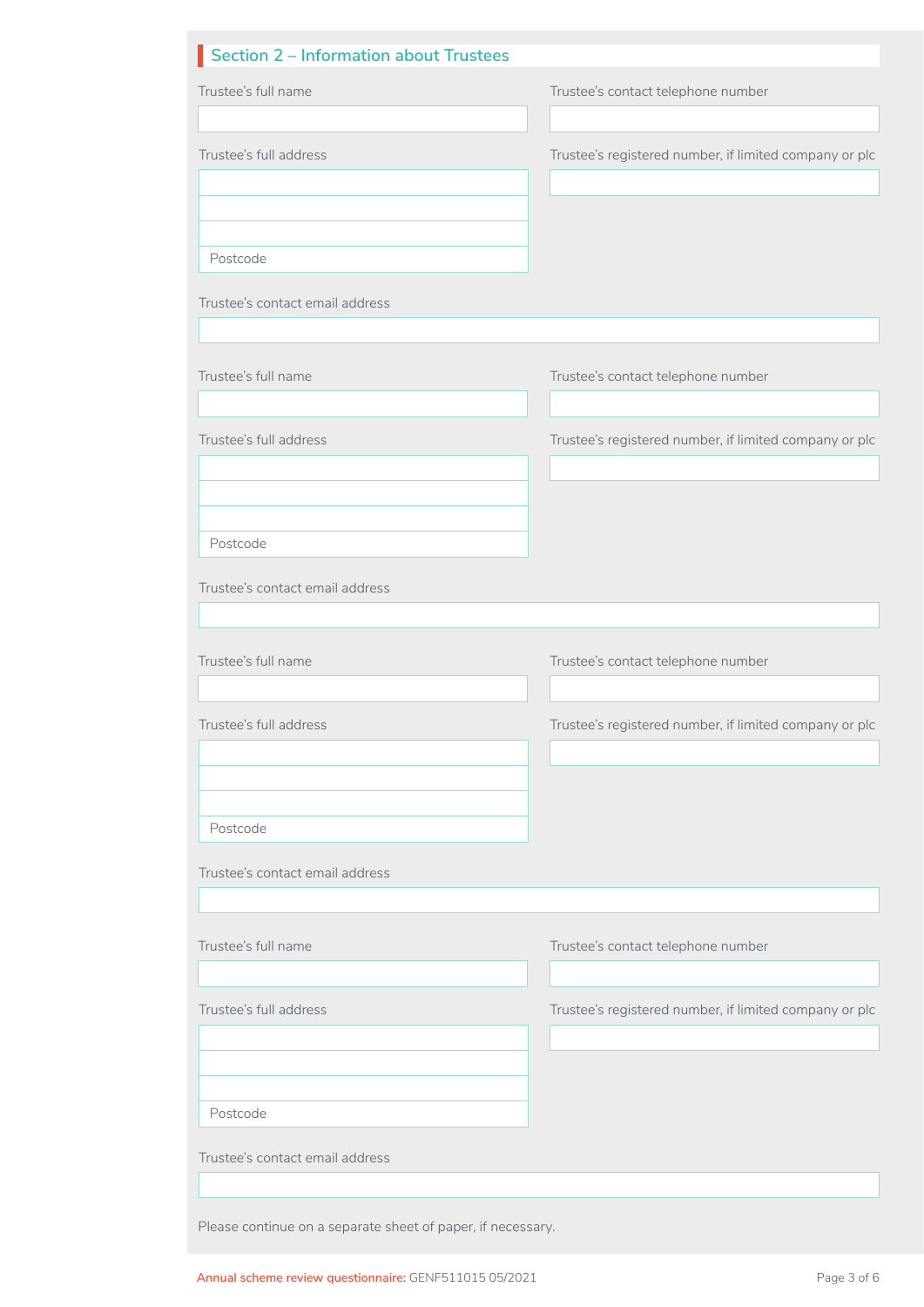| Section 2 - Information about Trustees - continued                                       |                                                        |  |
|------------------------------------------------------------------------------------------|--------------------------------------------------------|--|
| Provide the following information about any changes to Trustees in the past Scheme year. |                                                        |  |
| Effective date of change<br>M<br>Y<br>Y<br>Y<br>D<br>M<br>D                              | Nature of change - appointment or resignation          |  |
| Trustee's full name                                                                      | Trustee's registered number, if limited company or plc |  |
| Trustee's full address                                                                   | Confirmation if a copy of deed is enclosed             |  |
| Postcode<br>Provide details of the Pension Scheme Manager, if applicable.                |                                                        |  |
| Pension Scheme Manager's full name                                                       | Pension Scheme Manager's contact telephone number      |  |
| Pension Scheme Manager's full address                                                    |                                                        |  |
|                                                                                          |                                                        |  |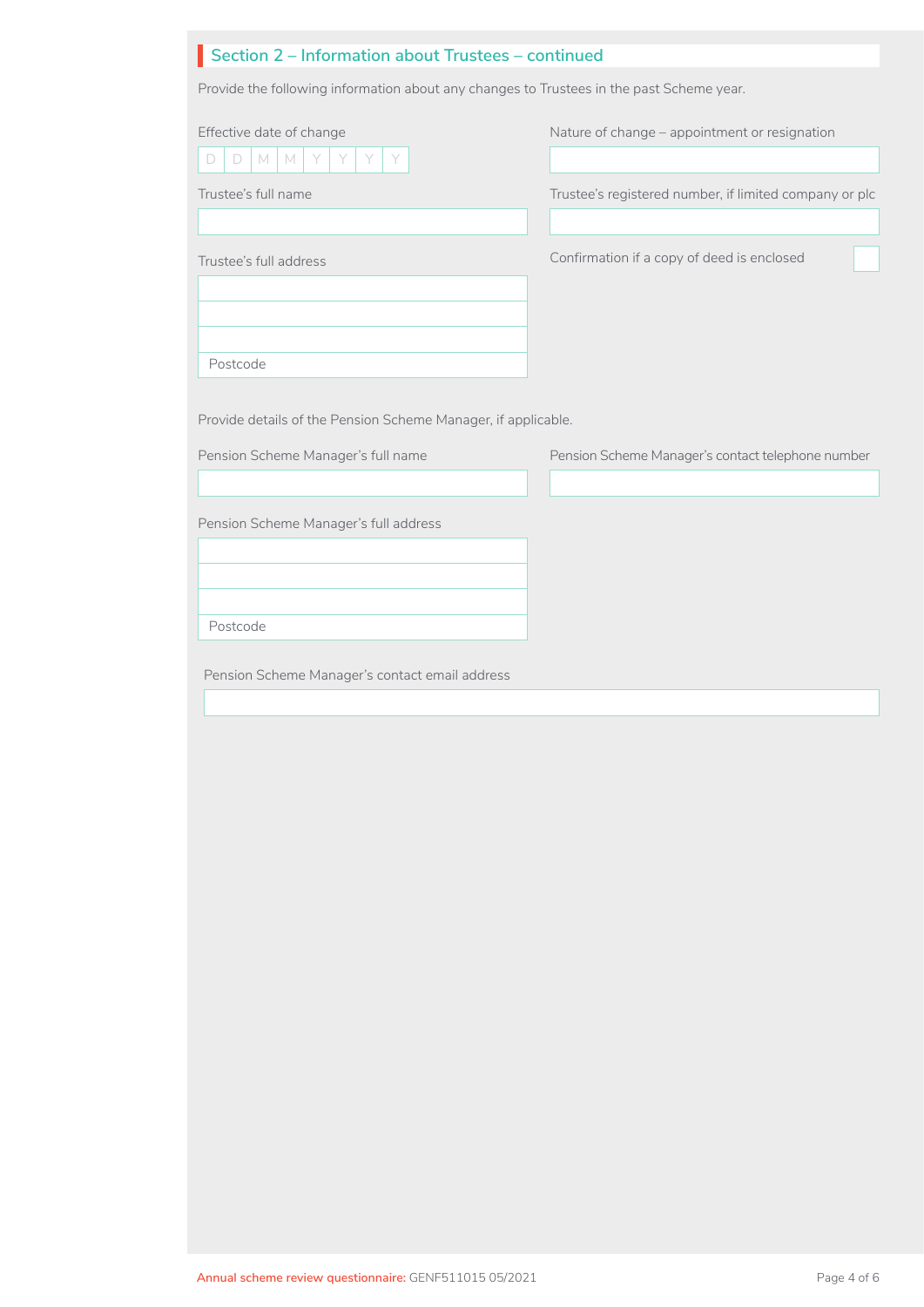## **Section 3 – Declaration**

Once this document has been fully completed, the following declaration must be signed by the Principal Employer and by all Trustees of the Scheme (or an authorised representative), in the space provided.

Please remember to date the form.

We the undersigned confirm the information provided in this questionnaire is true and correct. We undertake to inform Prudential immediately:

- (i) of any change of name and/or address of any employer (Principal or participating), or Trustee;
- (ii) the proposed inclusion of any new employer in the Scheme;
- (iii) the proposed appointment of any new Trustee to the Scheme;
- (iv) the removal or resignation of any existing Trustee; and
- (v) any other material Scheme change eg change of Scheme name.

Full name Full name

| Position                                                                            | Position                                                                            |
|-------------------------------------------------------------------------------------|-------------------------------------------------------------------------------------|
| Signature                                                                           | Signature                                                                           |
| For and on behalf of the Principal Employer<br>(and Scheme Trustee, if appropriate) | For and on behalf of the Principal Employer<br>(and Scheme Trustee, if appropriate) |
| Trustee's full name                                                                 | Trustee's full name                                                                 |
| Position                                                                            | Position                                                                            |
| Signature                                                                           | Signature                                                                           |
| Trustee's full name                                                                 | Trustee's full name                                                                 |
| Position                                                                            | Position                                                                            |
| Signature                                                                           | Signature                                                                           |
|                                                                                     |                                                                                     |